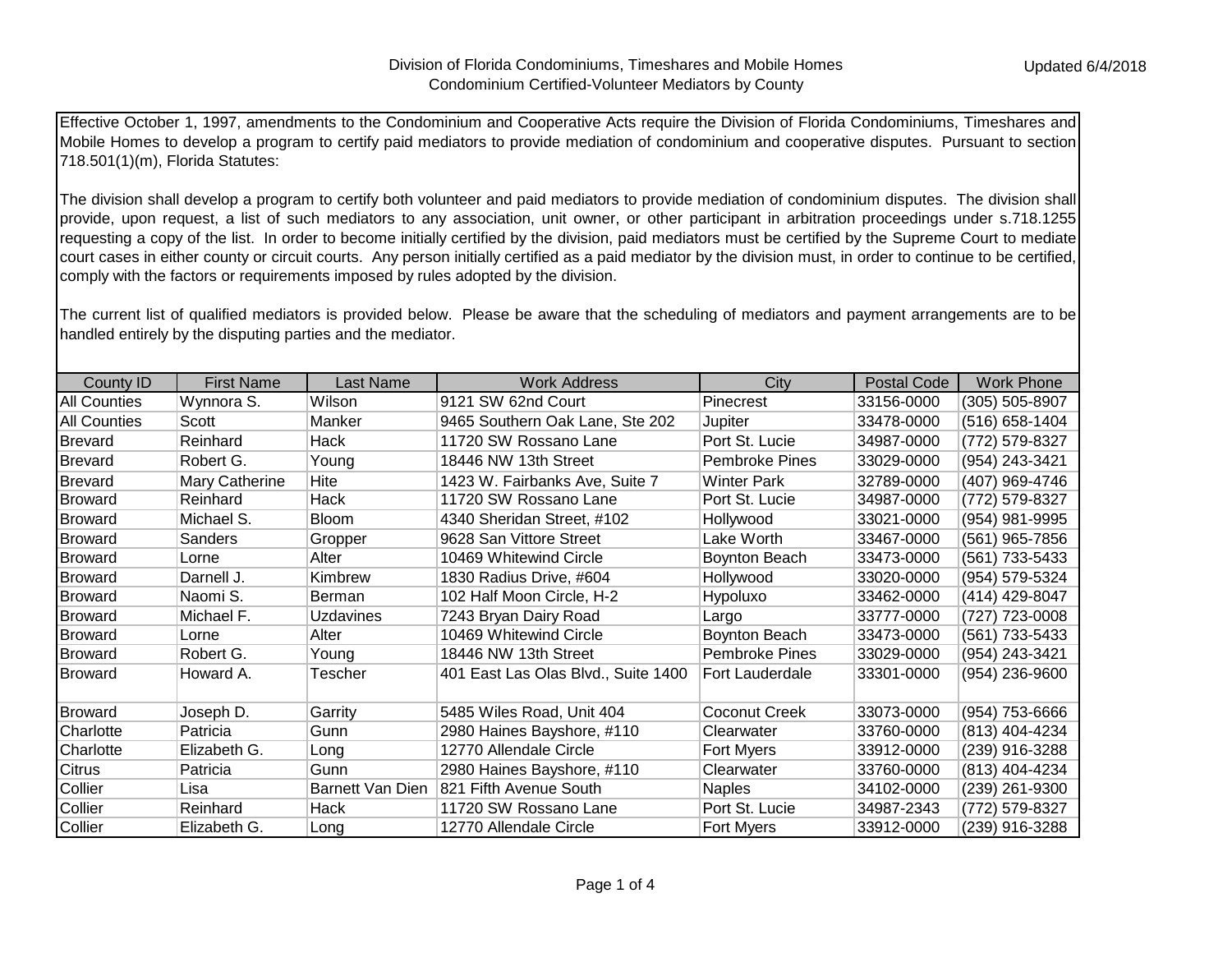## Division of Florida Condominiums, Timeshares and Mobile Homes Condominium Certified-Volunteer Mediators by County

| Dade                | Naomi S.              | Berman           | 102 Half Moon Circle, H-2       | Hypoluxo           | 33462-0000 | (414) 429-8047 |
|---------------------|-----------------------|------------------|---------------------------------|--------------------|------------|----------------|
| Dade                | Michael F.            | <b>Uzdavines</b> | 7243 Bryan Dairy Road           | Largo              | 33777-0000 | (727) 723-0008 |
| De Soto             | Reinhard              | Hack             | 11720 SW Rossano Lane           | Port St. Lucie     | 34987-2343 | (772) 579-8327 |
| De Soto             | Patricia              | Gunn             | 2980 Haines Bayshore, #110      | Clearwater         | 33760-0000 | (813) 404-4234 |
| Desoto              | Elizabeth G.          | Long             | 12770 Allendale Circle          | <b>Fort Myers</b>  | 33912-0000 | (239) 916-3288 |
| Duval               | Meade                 | Coplan           | 320 1st Street North, Suite 710 | Jacksonville Beach | 32250-0000 | (904) 242-0952 |
| Flagler             | Meade                 | Coplan           | 320 1st Street North, Suite 710 | Jacksonville Beach | 32250-0000 | (904) 242-0952 |
| Flagler             | Mary Catherine        | Hite             | 1423 W. Fairbanks Ave, Suite 7  | <b>Winter Park</b> | 32789-0000 | (407) 969-4746 |
| Glades              | Lisa                  | Barnett Van Dien | 821 Fifth Avenue South          | <b>Naples</b>      | 34102-0000 | (239) 261-9300 |
| Glades              | Reinhard              | Hack             | 11720 SW Rossano Lane           | Port St. Lucie     | 34987-2343 | (772) 579-8327 |
| Glades              | Patricia              | Gunn             | 2980 Haines Bayshore, #110      | Clearwater         | 33760-0000 | (813) 404-4234 |
| Glades              | Elizabeth G.          | Long             | 12770 Allendale Circle          | Fort Myers         | 33912-0000 | (239) 916-3288 |
| Hardee              | Elizabeth G.          | Long             | 12770 Allendale Circle          | Fort Myers         | 33912-0000 | (239) 916-3288 |
| Hardee              | Patricia              | Gunn             | 2980 Haines Bayshore, #110      | Clearwater         | 33760-0000 | (813) 404-4234 |
| Hendry              | Lisa                  | Barnett Van Dien | 821 Fifth Avenue South          | <b>Naples</b>      | 34102-0000 | (239) 261-9300 |
| Hendry              | Elizabeth G.          | Long             | 12770 Allendale Circle          | <b>Fort Myers</b>  | 33912-0000 | (239) 916-3288 |
| Hernando            | James V.              | Mathieu          | 7710 Grand Blvd.                | Port Richey        | 34668-0000 | (727) 844-5000 |
| Hernando            | Patricia              | Gunn             | 2980 Haines Bayshore, #110      | Clearwater         | 33760-0000 | (813) 404-4234 |
| Hernando            | Eddy R.               | Resnick          | 10233 Waterside Oaks Drive      | Tampa              | 33647-0000 | (813) 240-7629 |
| Highlands           | Reinhard              | <b>Hack</b>      | 11720 SW Rossano Lane           | Port St. Lucie     | 34987-2343 | (772) 579-8327 |
| Highlands           | Patricia              | Gunn             | 2980 Haines Bayshore, #110      | Clearwater         | 33760-0000 | (813) 404-4234 |
| Hillsborough        | Patricia              | Gunn             | 2980 Haines Bayshore, #110      | Clearwater         | 33760-0000 | (813) 404-4234 |
| Hillsborough        | S. Kirk               | Studstrup        | 2135 Anastasia Way S            | St. Petersburg     | 33712-0000 | (727) 481-5042 |
| Hillsborough        | Michael F.            | <b>Uzdavines</b> | 7243 Bryan Dairy Road           | Largo              | 33777-0000 | (727) 723-0008 |
| Hillsborough        | Eddy R.               | Resnick          | 10233 Waterside Oaks Drive      | Tampa              | 33647-0000 | (813) 240-7629 |
| Hillsborough        | Gerald F.             | Gude             | 4507 Whitworth Lane             | Tampa              | 33624-0000 | (813) 541-8202 |
| <b>Indian River</b> | Reinhard              | Hack             | 11720 SW Rossano Lane           | Port St. Lucie     | 34987-2343 | (772) 579-8327 |
| <b>Indian River</b> | Mary Catherine        | Hite             | 1423 W. Fairbanks Ave, Suite 7  | <b>Winter Park</b> | 32789-0000 | (407) 969-4746 |
| Lake                | Patricia              | Gunn             | 2980 Haines Bayshore, #110      | Clearwater         | 33760-0000 | (813) 404-4234 |
| Lake                | <b>Mary Catherine</b> | Hite             | 1423 W. Fairbanks Ave, Suite 7  | <b>Winter Park</b> | 32789-0000 | (407) 969-4746 |
| Lee                 | Lisa                  | Barnett Van Dien | 821 Fifth Avenue South          | <b>Naples</b>      | 34102-0000 | (239) 261-9300 |
| Lee                 | Elizabeth G.          | Long             | 12770 Allendale Circle          | <b>Fort Myers</b>  | 33912-0000 | (239) 916-3288 |
| Leon                | Patricia              | Gunn             | 2980 Haines Bayshore, #110      | Clearwater         | 33760-0000 | (813) 404-4234 |
| Manatee             | Patricia              | Gunn             | 2980 Haines Bayshore, #110      | Clearwater         | 33760-0000 | (813) 404-4234 |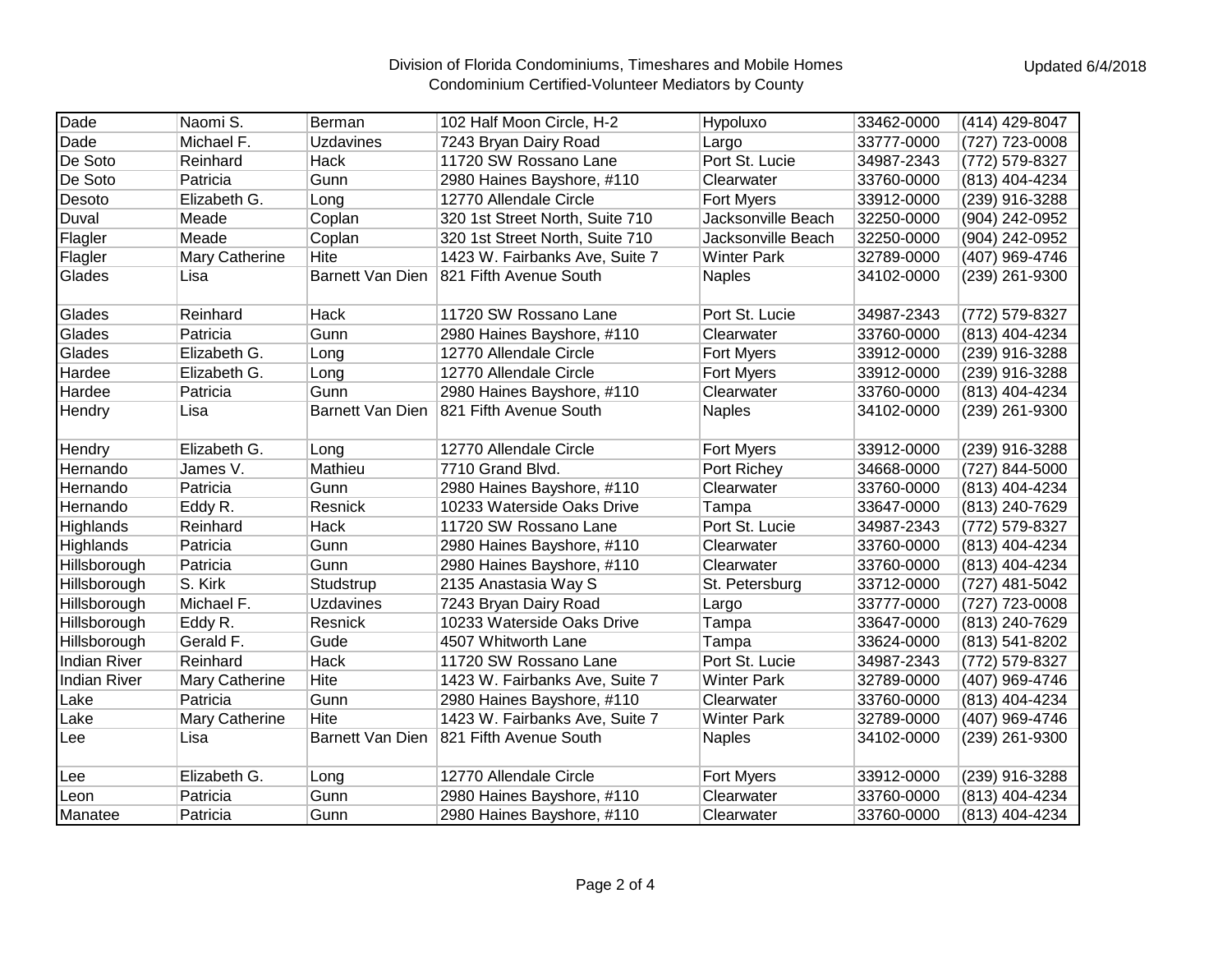## Division of Florida Condominiums, Timeshares and Mobile Homes Condominium Certified-Volunteer Mediators by County

| Manatee    | S. Kirk        | Studstrup        | 2135 Anastasia Way S                | St. Petersburg         | 33712-0000 | (727) 481-5042 |
|------------|----------------|------------------|-------------------------------------|------------------------|------------|----------------|
| Manatee    | Eddy R.        | Resnick          | 10233 Waterside Oaks Drive          | Tampa                  | 33647-0000 | (813) 240-7629 |
| Manatee    | Elizabeth G.   | Long             | 12770 Allendale Circle              | Fort Myers             | 33912-0000 | (239) 916-3288 |
| Marion     | Patricia       | Gunn             | 2980 Haines Bayshore, #110          | Clearwater             | 33760-0000 | (813) 404-4234 |
| Martin     | Sanders        | Gropper          | 9628 San Vittore Street             | Lake Worth             | 33467-0000 | (561) 956-7856 |
| Miami-Dade | Carmen L.      | Santamaria       | 10250 SW 56 Street, Ste C-102       | Miami                  | 33165-0000 | (305) 273-7555 |
| Miami-Dade | Michael S.     | <b>Bloom</b>     | 4340 Sheridan Street, #102          | Hollywood              | 33021-0000 | (954) 981-9995 |
| Miami-Dade | Elizabeth      | Evans            | 720 SE 25th Lane                    | Homestead              | 33033-0000 | (305) 323-8262 |
| Miami-Dade | Klaus E.       | Reinoso          | 2801 Salzedo Street                 | <b>Coral Gables</b>    | 33134-0000 | (305) 773-0289 |
| Miami-Dade | Lorne          | Alter            | 10469 Whitewind Circle              | <b>Boynton Beach</b>   | 33473-0000 | (561) 733-5433 |
| Miami-Dade | Howard A.      | <b>Tescher</b>   | 401 East Las Olas Blvd., Suite 1400 | Fort Lauderdale        | 33301-0000 | (954) 236-9600 |
|            |                |                  |                                     |                        |            |                |
| Miami-Dade | Joseph D.      | Garrity          | 5485 Wiles Road, Unit 404           | <b>Coconut Creek</b>   | 33073-0000 | (954) 753-6666 |
| Monroe     | Elizabeth G.   | Long             | 12770 Allendale Circle              | <b>Fort Myers</b>      | 33912-0000 | (239) 916-3288 |
| Nassau     | Meade          | Coplan           | 320 1st Street North, Suite 710     | Jacksonville Beach     | 32250-0000 | (904) 242-0952 |
| Orange     | Patricia       | Gunn             | 2980 Haines Bayshore, #110          | Clearwater             | 33760-0000 | (813) 404-4234 |
| Orange     | Reinhard       | Hack             | 11720 SW Rossano Lane               | Port St. Lucie         | 34987-2343 | (772) 579-8327 |
| Orange     | Mary Catherine | Hite             | 1423 W. Fairbanks Ave, Suite 7      | <b>Winter Park</b>     | 32789-0000 | (407) 969-4746 |
| Osceola    | Patricia       | Gunn             | 2980 Haines Bayshore, #110          | Clearwater             | 33760-0000 | (813) 404-4234 |
| Osceola    | Reinhard       | Hack             | 11720 SW Rossano Lane               | Port St. Lucie         | 34987-2343 | (772) 579-8327 |
| Palm Beach | Reinhard       | Hack             | 11720 SW Rossano Lane               | Port St. Lucie         | 34987-2343 | (772) 579-8327 |
| Palm Beach | Sanders        | Gropper          | 8681 Via Brilliante                 | Wellington             | 33411-0000 | (561) 422-1873 |
| Palm Beach | Naomi S.       | Berman           | 102 Half Moon Circle, H-2           | Hypoluxo               | 33462-0000 | (414) 429-8047 |
| Palm Beach | Michael F.     | Uzdavines        | 7243 Bryan Dairy Road               | Largo                  | 33777-0000 | (727) 723-0008 |
| Palm Beach | Lorne          | Alter            | 10469 Whitewind Circle              | <b>Boynton Beach</b>   | 33473-0000 | (561) 733-5433 |
| Palm Beach | Robert G.      | Young            | 18446 NW 13th Street                | <b>Pembroke Pines</b>  | 33029-0000 | (954) 243-3421 |
| Palm Beach | Howard A.      | Tescher          | 401 East Las Olas Blvd., Suite 1400 | <b>Fort Lauderdale</b> | 33301-0000 | (954) 236-9600 |
|            |                |                  |                                     |                        |            |                |
| Palm Beach | Joseph D.      | Garrity          | 5485 Wiles Road, Unit 404           | <b>Coconut Creek</b>   | 33073-0000 | (954) 753-6666 |
| Pasco      | Patricia       | Gunn             | 2980 Haines Bayshore, #110          | Clearwater             | 33760-0000 | (813) 404-4234 |
| Pasco      | S. Kirk        | Studstrup        | 8845 Pinehurst Drive                | Seminole               | 33777-0000 | (727) 393-2600 |
| Pasco      | James V.       | Mathieu          | 7710 Grand Blvd.                    | Port Richey            | 34669-0000 | (727) 844-5000 |
| Pasco      | Michael F.     | <b>Uzdavines</b> | 7243 Bryan Dairy Road               | Largo                  | 33777-0000 | (727) 723-0008 |
| Pasco      | Eddy R.        | Resnick          | 10233 Waterside Oaks Drive          | Tampa                  | 33647-0000 | (813) 240-7629 |
| Pasco      | Gerald F.      | Gude             | 4507 Whitworth Lane                 | Tampa                  | 33624-0000 | (813) 541-8202 |
| Pinellas   | Patricia       | Gunn             | 2980 Haines Bayshore, #110          | Clearwater             | 33760-0000 | (813) 404-4234 |
| Pinellas   | S. Kirk        | Studstrup        | 8845 Pinehurst Drive                | Seminole               | 33777-0000 | (727) 393-2600 |